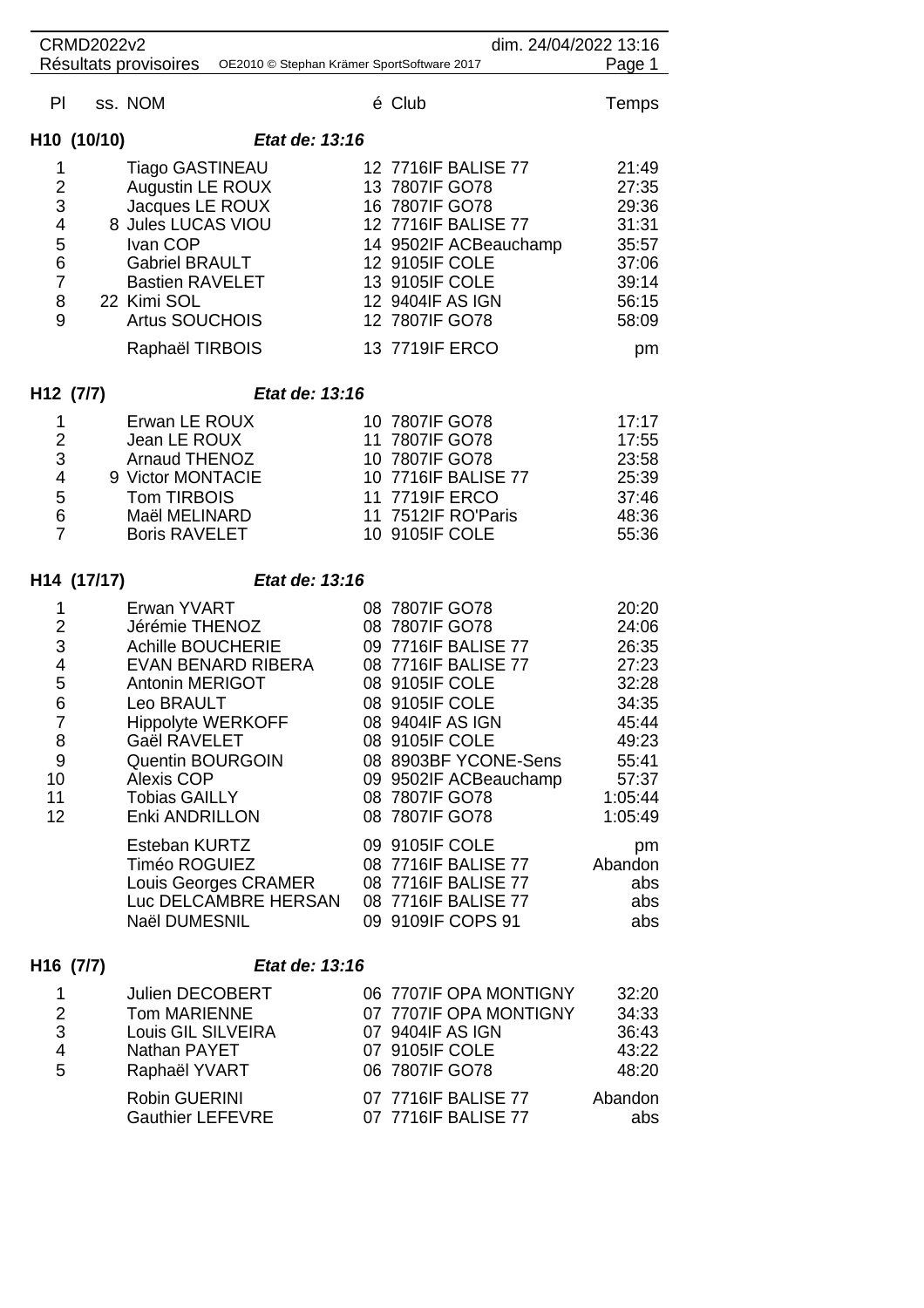| <b>CRMD2022v2</b>                                                                                      |                                                                                                                                                                                                                                                                                                                                                                                                                                                                                           | dim. 24/04/2022 13:16                                                                                                                                                                                                                                                                                                                                                                                                                                                           |                                                                                                                                                                                                       |
|--------------------------------------------------------------------------------------------------------|-------------------------------------------------------------------------------------------------------------------------------------------------------------------------------------------------------------------------------------------------------------------------------------------------------------------------------------------------------------------------------------------------------------------------------------------------------------------------------------------|---------------------------------------------------------------------------------------------------------------------------------------------------------------------------------------------------------------------------------------------------------------------------------------------------------------------------------------------------------------------------------------------------------------------------------------------------------------------------------|-------------------------------------------------------------------------------------------------------------------------------------------------------------------------------------------------------|
|                                                                                                        | Résultats provisoires<br>OE2010 © Stephan Krämer SportSoftware 2017                                                                                                                                                                                                                                                                                                                                                                                                                       |                                                                                                                                                                                                                                                                                                                                                                                                                                                                                 | Page 2                                                                                                                                                                                                |
| PI.                                                                                                    | ss. NOM                                                                                                                                                                                                                                                                                                                                                                                                                                                                                   | é Club                                                                                                                                                                                                                                                                                                                                                                                                                                                                          | <b>Temps</b>                                                                                                                                                                                          |
| H <sub>18</sub> (9/9)                                                                                  | Etat de: 13:16                                                                                                                                                                                                                                                                                                                                                                                                                                                                            |                                                                                                                                                                                                                                                                                                                                                                                                                                                                                 |                                                                                                                                                                                                       |
| 1<br>2<br>3<br>4<br>5<br>6<br>$\overline{7}$                                                           | Alec LE HELLOCO<br>Lucas GILLARD<br>Rudi HEROUARD<br>Grégoire MONTAGARD<br><b>Hector BRIENT</b><br><b>Victor ANDRILLON</b><br>Nathanaël DAEM-GAUDREE 05 7807IF GO78<br>Dorian POULAIN<br>Timéo SCHMITT                                                                                                                                                                                                                                                                                    | 04 7707IF OPA MONTIGNY<br>04 7716IF BALISE 77<br>05 7716IF BALISE 77<br>04 7807IF GO78<br>04 7807IF GO78<br>05 7807IF GO78<br>05 9105IF COLE<br>05 7707IF OPA MONTIGNY                                                                                                                                                                                                                                                                                                          | 34:11<br>42:39<br>53:34<br>1:03:34<br>1:03:50<br>1:19:30<br>1:24:09<br>abs<br>abs                                                                                                                     |
| H <sub>20</sub> (5/5)                                                                                  | Etat de: 13:16                                                                                                                                                                                                                                                                                                                                                                                                                                                                            |                                                                                                                                                                                                                                                                                                                                                                                                                                                                                 |                                                                                                                                                                                                       |
| 1<br>$\overline{2}$                                                                                    | <b>Bastien THENOZ</b><br>Jon ICEAGA                                                                                                                                                                                                                                                                                                                                                                                                                                                       | 04 7807IF GO78<br>03 7807IF GO78                                                                                                                                                                                                                                                                                                                                                                                                                                                | 33:10<br>47:03                                                                                                                                                                                        |
|                                                                                                        | <b>Guilhem VEROVE</b><br><b>Titouan THONIER</b><br>Pierre VITTU                                                                                                                                                                                                                                                                                                                                                                                                                           | 04 5907HF T.A.D.<br>03 7807IF GO78<br>03 6203HF A.RO.62                                                                                                                                                                                                                                                                                                                                                                                                                         | abs<br>abs<br>abs                                                                                                                                                                                     |
| H21 (22/23)                                                                                            | Etat de: 13:16                                                                                                                                                                                                                                                                                                                                                                                                                                                                            |                                                                                                                                                                                                                                                                                                                                                                                                                                                                                 |                                                                                                                                                                                                       |
| 1<br>2<br>3<br>4<br>5<br>6<br>$\overline{7}$<br>8<br>9<br>10<br>11<br>12<br>13<br>14<br>15<br>16<br>17 | <b>Axel PANNIER</b><br>Antoine STEPHANY<br><b>Thomas BACHEL</b><br>Aymeric ROGER CHAUVINE<br>Hugo LINTANF<br><b>Benoit RAUTURIER</b><br><b>Lionel MELINARD</b><br><b>Vincent PEKER</b><br><b>Frederic LOTT</b><br>Malo ROUSSEAU<br><b>Valentin FONTAINE</b><br>Hugo JAEGLER<br>louis BOUCHERIE<br>Pascal SIREJOL<br><b>Florian SERRE</b><br>Hugo CAMILLE<br><b>Simon BAGNIS</b><br><b>Arnault BESTEL</b><br><b>Juste RAIMBAULT</b><br>Simon GODEFROY<br>Alexandre TETU<br>Kevin VIREFLEAU | 01 7807IF GO78<br>94 7807IF GO78<br>96 5703GE T.A. FAMECK<br>96 7807IF GO78<br>01 9105IF COLE<br>92 7807IF GO78<br>77 7512IF RO'Paris<br>99 7707IF OPA MONTIGNY<br>94 7707IF OPA MONTIGNY<br>90 7807IF GO78<br>92 7716IF BALISE 77<br>91 9109IF COPS 91<br>92 7716IF BALISE 77<br>94 7807IF GO78<br>89 7512IF RO'Paris<br>97 7512IF RO'Paris<br>97 7807IF GO78<br>99 9105IF COLE<br>89 7716IF BALISE 77<br>97 7707IF OPA MONTIGNY<br>00 6203HF A.RO.62<br>88 4504CE ASCO ORLEAN | 28:04<br>39:17<br>39:43<br>41:44<br>42:13<br>42:55<br>47:27<br>52:33<br>55:27<br>55:39<br>1:02:22<br>1:03:36<br>1:09:32<br>1:16:31<br>1:24:03<br>1:38:52<br>2:02:53<br>pm<br>abs<br>abs<br>abs<br>abs |
| H35 (7/7)                                                                                              | Etat de: 13:16                                                                                                                                                                                                                                                                                                                                                                                                                                                                            |                                                                                                                                                                                                                                                                                                                                                                                                                                                                                 |                                                                                                                                                                                                       |
|                                                                                                        |                                                                                                                                                                                                                                                                                                                                                                                                                                                                                           |                                                                                                                                                                                                                                                                                                                                                                                                                                                                                 |                                                                                                                                                                                                       |

| <b>Baptiste PETIN</b>   | 87 7716IF BALISE 77   | 38:37   |
|-------------------------|-----------------------|---------|
| Dominique HALLAY        | 86 7709IF USM/CO      | 47:56   |
| <b>Cedrick RENIE</b>    | 83 8903BF YCONE-Sens  | 51:04   |
| <b>Thomas LAURENT</b>   | 87 7512IF RO'Paris    | 54:20   |
| <b>Kevin MENARD</b>     | 83 7512 F RO'Paris    | 1:04:24 |
| <b>Mathieu MARTINEZ</b> | 85 7512IF RO'Paris    | 1:10:43 |
| <b>Matthieu RODIER</b>  | 85 9502IF ACBeauchamp | 1:19:49 |
|                         |                       |         |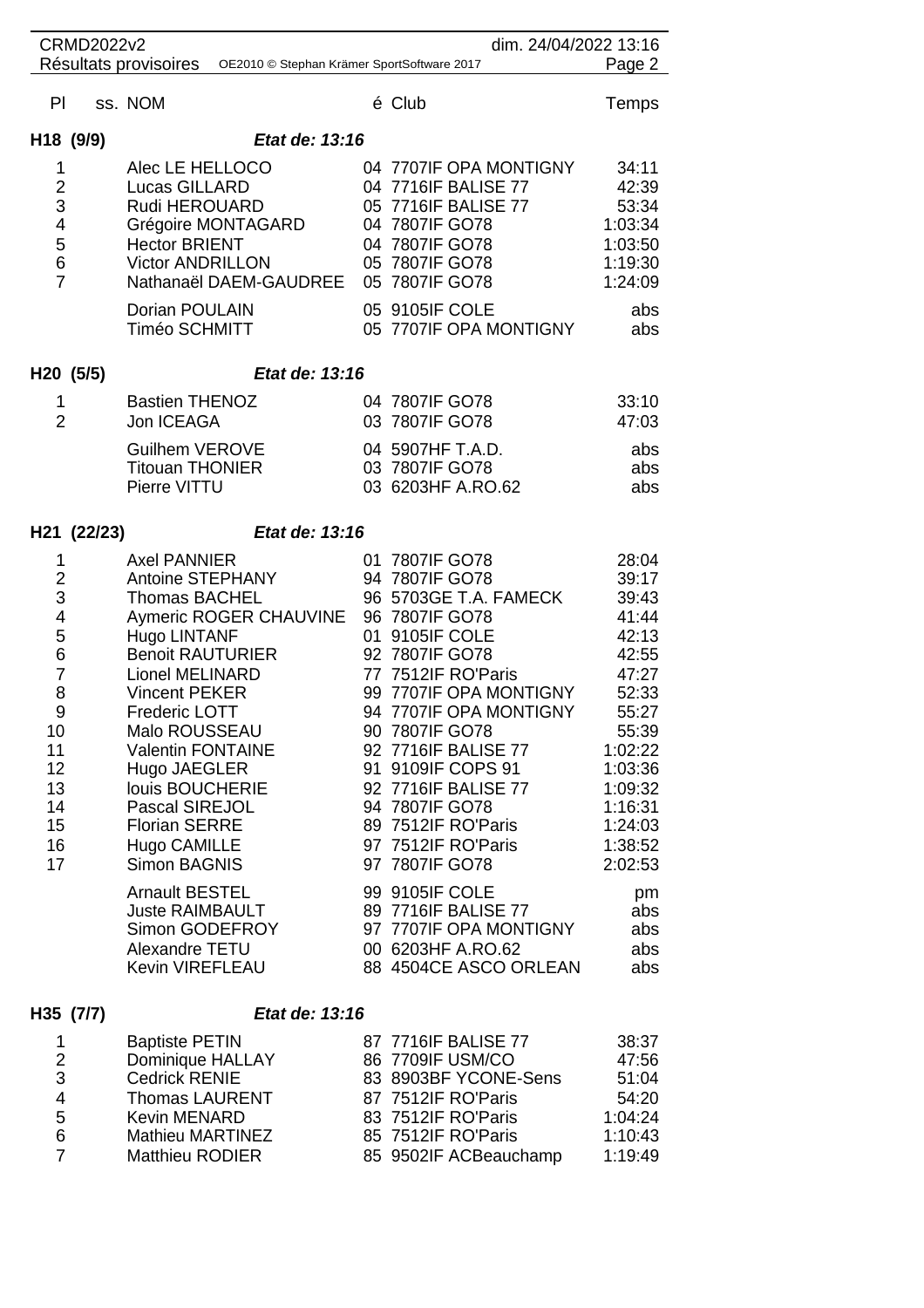|     | dim. 24/04/2022 13:16<br><b>CRMD2022v2</b> |                                                                     |  |                                                                                 |                         |
|-----|--------------------------------------------|---------------------------------------------------------------------|--|---------------------------------------------------------------------------------|-------------------------|
|     |                                            | Résultats provisoires<br>OE2010 © Stephan Krämer SportSoftware 2017 |  |                                                                                 | Page 3                  |
| PI. | ss. NOM                                    |                                                                     |  | é Club                                                                          | Temps                   |
|     | H40 (14/14)                                | Etat de: 13:16                                                      |  |                                                                                 |                         |
| 1   |                                            | <b>Johann TINCHANT</b>                                              |  | 82 2517BF OTB                                                                   | 29:07                   |
| 2   |                                            | <b>Etienne MOREY</b>                                                |  | 80 7716IF BALISE 77                                                             | 33:18                   |
| 3   |                                            | Mickaël MOLLE                                                       |  | 76 7716 F BALISE 77                                                             | 42:11                   |
| 4   |                                            | Guillaume GASTINEAU                                                 |  | 81 7716IF BALISE 77                                                             | 44:10                   |
| 5   |                                            | <b>Miguel TIRBOIS</b>                                               |  | 79 7719IF ERCO                                                                  | 44:48                   |
| 6   |                                            | 5 Vincent CHASTEL                                                   |  | 80 7716IF BALISE 77                                                             | 46:10                   |
| 7   |                                            | Eric LE ROUX                                                        |  | 82 7807IF GO78                                                                  | 51:22                   |
| 8   |                                            | Rodolphe DUMESNIL                                                   |  | 81 9109IF COPS 91                                                               | 1:14:22                 |
| 9   |                                            | <b>Baptiste POULAIN</b>                                             |  | 78 7707IF OPA MONTIGNY                                                          | 1:16:20                 |
| 10  |                                            | Sylvain BOURGOIN                                                    |  | 79 8903BF YCONE-Sens                                                            | 1:28:00                 |
|     |                                            | Guillaume LONG<br>Yann HEALY<br>Nicolas BOUSSAC<br>Sylvain MAINGUY  |  | 79 7720IF TOM MEAUX<br>79 9105IF COLE<br>80 4504CE ASCO ORLEAN<br>78 9211IF DSA | pm<br>abs<br>abs<br>abs |

# **H45 (11/11)** *Etat de: 13:16*

|                | <b>Fabrice VANNIER</b>   | 72 7716 F BALISE 77      | 29:22   |
|----------------|--------------------------|--------------------------|---------|
| 2              | Lionel BRAULT            | 75 9105IF COLE           | 37:16   |
| 3              | Yann-Pierrick LEMAIRE    | 73 7807IF GO78           | 39:55   |
| $\overline{4}$ | Nicolas GALPIN           | 76 7707IF OPA MONTIGNY   | 42:12   |
| 5              | Sylvain PLAGNE           | 74 4204AR Boussole en F. | 43:04   |
| 6              | <b>Gregory PELLETIER</b> | 74 7807IF GO78           | 43:28   |
| 7              | <b>Olivier BEDELET</b>   | 73 7807IF GO78           | 44:26   |
| 8              | Goran COP                | 75 9510IF ROC            | 48:59   |
| 9              | Loïc BERNABLE            | 77 9502IF ACBeauchamp    | 49:27   |
| 10             | Nicolas CONSTANT         | 77 9109IF COPS 91        | 50:12   |
| 11             | André TISSOT             | 74 7707IF OPA MONTIGNY   | 1:07:18 |
|                |                          |                          |         |

# **H50 (16/16)** *Etat de: 13:16*

|                | <b>Thierry BESTEL</b>       | 71 9105IF COLE         | 30:35   |
|----------------|-----------------------------|------------------------|---------|
| $\overline{2}$ | <b>Emmanuel ROINE</b>       | 71 7707IF OPA MONTIGNY | 35:00   |
| 3              | <b>Bruno THONIER</b>        | 68 7807IF GO78         | 41:08   |
| 4              | Frédéric MONTAGARD          | 72 7807IF GO78         | 43:02   |
| 5              | Antoine JOLLY               | 71 7807IF GO78         | 45:27   |
| 6              | François LINTANF            | 71 9105IF COLE         | 45:33   |
|                | Laurent GONDCAILLE          | 71 6008HF NOYON CO     | 46:18   |
| 8              | Pierre COLLIN               | 69 8903BF YCONE-Sens   | 55:58   |
| 9              | Stéphane DRUZETIC           | 72 7512IF RO'Paris     | 56:28   |
| 10             | Yann LE HELLOCO             | 69 7707IF OPA MONTIGNY | 1:00:04 |
| 11             | François CARUEL             | 68 7807IF GO78         | 1:01:07 |
| 12             | Christophe BEAUVISAGE       | 68 7807IF GO78         | 1:07:07 |
| 13             | Laurent COIFFIER            | 72 7716IF BALISE 77    | 1:14:06 |
| 14             | <b>Christophe GIRARDEAU</b> | 69 7807IF GO78         | 1:20:55 |
|                | Philippe JANQUIN            | 68 6203HF A.RO.62      | abs     |
|                | <b>Stephane MANCEL</b>      | 69 9211IF DSA          | abs     |

## **H55 (17/17)** *Etat de: 13:16*

|                    | Christophe RAUTURIER   | 66 7807 F GO78        | 31:24 |
|--------------------|------------------------|-----------------------|-------|
|                    | Pierre POUGHEON        | 65 9502IF ACBeauchamp | 35:06 |
| -3                 | <b>Bertrand PELLIN</b> | 65 9502IF ACBeauchamp | 39:10 |
| $\mathbf{\Lambda}$ | Thierry HEROUARD       | 63 7716 F BALISE 77   | 41:46 |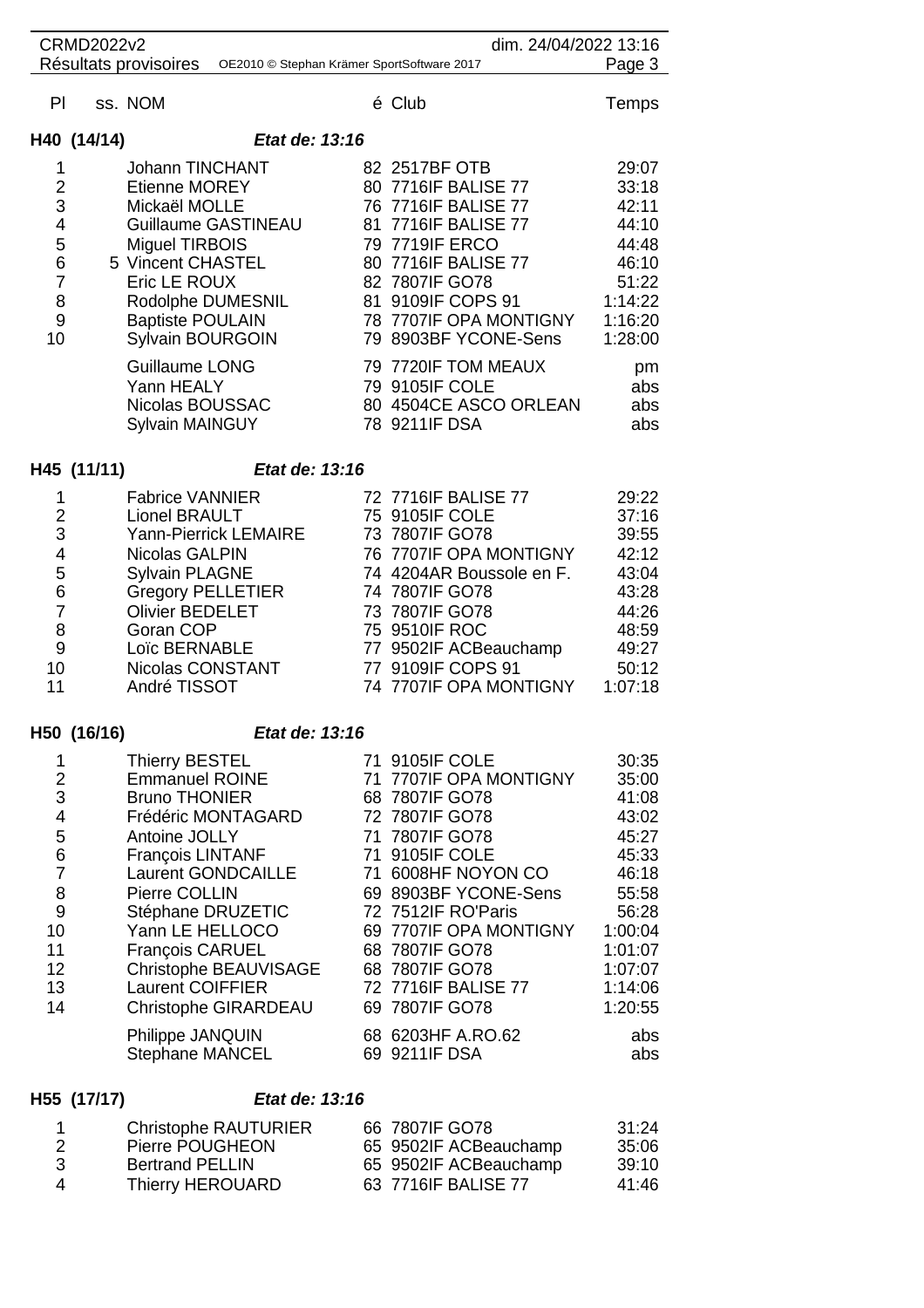| <b>CRMD2022v2</b> |                           |                |                                            | dim. 24/04/2022 13:16 |         |
|-------------------|---------------------------|----------------|--------------------------------------------|-----------------------|---------|
|                   | Résultats provisoires     |                | OE2010 © Stephan Krämer SportSoftware 2017 |                       | Page 4  |
| PI.               | ss. NOM                   |                | é Club                                     |                       | Temps   |
| H55 (17/17)       |                           | Etat de: 13:16 |                                            |                       |         |
| 5                 | Jean-Luc GLASSET          |                | 59 7807 IF GO78                            |                       | 45:53   |
| 6                 | <b>Yves PEKER</b>         |                | 63 7707IF OPA MONTIGNY                     |                       | 49:07   |
| 7                 | Jean-Baptiste PIVERT      |                | 64 7807 IF GO78                            |                       | 49:27   |
| 8                 | Luc FEUVRIER              |                | 66 7807IF GO78                             |                       | 49:34   |
| 9                 | <b>Vincent GARNIER</b>    |                | 65 7807IF GO78                             |                       | 50:42   |
| 10                | Jean Marc TOMASSI         |                | 64 7512IF RO'Paris                         |                       | 54:03   |
| 11                | Etienne PHILIPPOT         |                | 65 9502IF ACBeauchamp                      |                       | 59:13   |
| 12                | <b>Patrick FLOQUET</b>    |                | 64 7709IF USM/CO                           |                       | 59:47   |
| 13                | <b>Christian DUTERAGE</b> |                | 66 7807IF GO78                             |                       | 1:00:08 |
| 14                | Lionel FINAUD-GUYOT       |                | 63 7716IF BALISE 77                        |                       | 1:04:10 |
| 15                | <b>Laurent CARRIE</b>     |                | 63 7709IF USM/CO                           |                       | 1:15:00 |
| 16                | Philippe BELAUD           |                | 67 7512IF RO'Paris                         |                       | 1:21:15 |
|                   | <b>Bruno LEJEUNE</b>      |                | 65 9105IF COLE                             |                       | abs     |

## **H60 (17/18)** *Etat de: 13:16*

|                | <b>Franck GUERIN</b>    | 58 8903BF YCONE-Sens    | 36:03   |
|----------------|-------------------------|-------------------------|---------|
| $\overline{2}$ | 10 Jose RORA            | 60 7716IF BALISE 77     | 36:13   |
| 3              | Gilles DEROSIN          | 61 7707 IF OPA MONTIGNY | 36:29   |
| 4              | Anthony COX             | 59 9105IF COLE          | 38:10   |
| 5              | Jean-Luc ESTIVAL        | 59 7709IF USM/CO        | 38:32   |
| 6              | Philippe DUBOIS         | 59 7709IF USM/CO        | 42:07   |
| 7              | Daniel COFFE            | 62 9502IF ACBeauchamp   | 44:14   |
| 8              | <b>Thierry FARGANEL</b> | 58 9105IF COLE          | 46:45   |
| 9              | Pascal BOUCHERIE        | 62 7716 F BALISE 77     | 47:03   |
| 10             | <b>Gilbert LECONTE</b>  | 60 7716 F BALISE 77     | 52:29   |
| 11             | <b>Maurice GIESI</b>    | 61 7709IF USM/CO        | 56:19   |
| 12             | Bertrand THENOZ         | 62 7807IF GO78          | 58:17   |
| 13             | Mark DONOVAN            | 62 9502IF ACBeauchamp   | 58:56   |
| 14             | <b>Francis AUTRAN</b>   | 60 7709IF USM/CO        | 1:08:22 |
| 15             | Pascal COUESNON         | 60 8903BF YCONE-Sens    | 1:11:43 |
| 16             | Paul CHINCHOLE          | 58 7807IF GO78          | 1:11:54 |
|                | <b>Frederic FISCHER</b> | 61 7512IF RO'Paris      | abs     |

# **H65 (7/7)** *Etat de: 13:16*

|   | <b>Hélier WIBART</b> | 57 9502IF ACBeauchamp   | 31:48   |
|---|----------------------|-------------------------|---------|
| 2 | Patrick PREVOST      | 53 7707IF OPA MONTIGNY  | 35:21   |
| 3 | Maurice PROVOST      | 57 7707 IF OPA MONTIGNY | 38:22   |
| 4 | Alain DOURU          | 56 7720IF TOM MEAUX     | 42:03   |
| 5 | Ariel BENITO         | 56 7707 IF OPA MONTIGNY | 44:53   |
| 6 | Jean-Pierre HALLAY   | 54 7709 F USM/CO        | 49:03   |
|   | 24 Naïs BENITO       |                         | 1:06:12 |
|   |                      |                         |         |

# **H70 (5/5)** *Etat de: 13:16*

|     | Daniel TESSIER        | 48 7709 F USM/CO       | 36:53   |
|-----|-----------------------|------------------------|---------|
| - 2 | <b>Patrick HAMON</b>  | 49 7716 F BALISE 77    | 42:04   |
| -3  | Michel SOL            | 48 7707IF OPA MONTIGNY | 46:19   |
| Δ   | <b>Gilbert MARTIN</b> | 52 7707 F OPA MONTIGNY | 59.23   |
| .5  | Gilles GAILLARD       | 51 6099HF INDIVIDUEL   | 1:03:12 |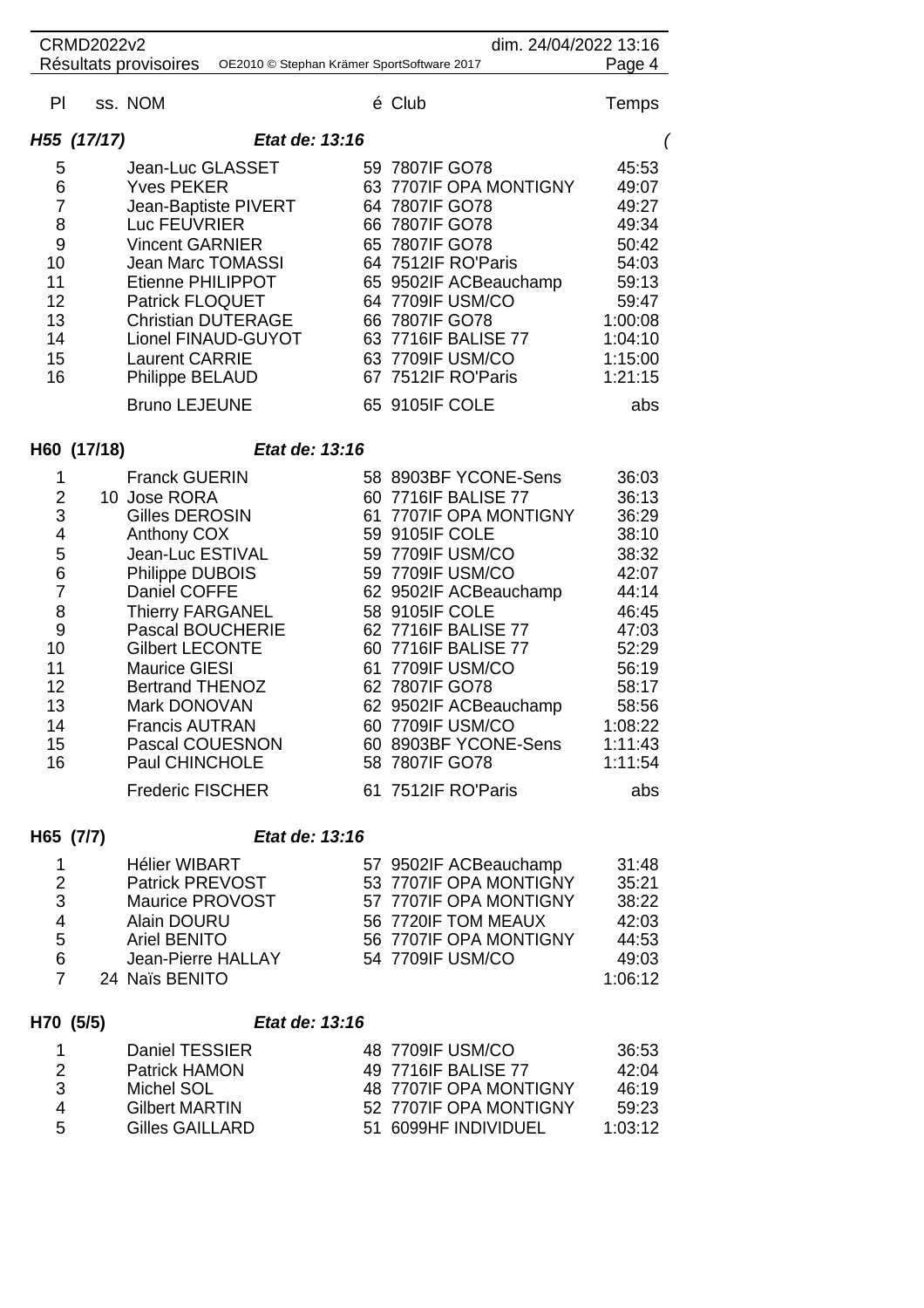|                              | <b>CRMD2022v2</b> |                                                                         | dim. 24/04/2022 13:16                      |                |
|------------------------------|-------------------|-------------------------------------------------------------------------|--------------------------------------------|----------------|
|                              |                   | Résultats provisoires OE2010 © Stephan Krämer SportSoftware 2017        |                                            | Page 5         |
|                              | PI ss. NOM        |                                                                         | é Club                                     | <b>Temps</b>   |
|                              | H75 (2/3)         | Etat de: 13:16                                                          |                                            |                |
| 1                            |                   | <b>Bernard PERICHON</b>                                                 | 47 7707IF OPA MONTIGNY                     | 40:23          |
|                              |                   | <b>Bernard VANNIER</b>                                                  | 45 7709IF USM/CO                           | pm             |
|                              |                   |                                                                         |                                            |                |
|                              | H80 (1/2)         | Etat de: 13:16                                                          |                                            |                |
| 1                            |                   | Jean SIMONET                                                            | 42 7707IF OPA MONTIGNY                     | 1:06:19        |
|                              | D10 (3/3)         | Etat de: 13:16                                                          |                                            |                |
| 1                            |                   | Louise MOREY                                                            | 12 7716IF BALISE 77                        | 30:20          |
| $\overline{2}$<br>3          |                   | Zoé GASTINEAU<br>6 Thea DUSSAIX                                         | 14 7716IF BALISE 77<br>12 7716IF BALISE 77 | 41:19<br>47:45 |
|                              |                   |                                                                         |                                            |                |
|                              | D12 (3/3)         | Etat de: 13:16                                                          |                                            |                |
| 1<br>$\overline{2}$          |                   | Mayleen LE DINH COSTE 10 7807IF GO78<br>Romane WERKOFF 10 9404IF AS IGN |                                            | 29:45<br>36:18 |
| 3                            |                   | Margaux DUSSAIX                                                         | 10 7716IF BALISE 77                        | 45:07          |
|                              | D14 (7/7)         | Etat de: 13:16                                                          |                                            |                |
| 1                            |                   | 7 Charlotte LUCAS-VIOU                                                  | 09 7716IF BALISE 77                        | 32:22          |
| $\mathbf{2}$                 |                   | Lisa MESTIVIER                                                          | 09 7807IF GO78                             | 32:50          |
| 3<br>$\overline{\mathbf{4}}$ |                   | Agathe LEVEAU<br><b>Agathe BRIENT</b>                                   | 09 7807IF GO78<br>09 7807IF GO78           | 34:09<br>36:51 |
| 5                            |                   | Morgane MARQUEZE-POUE 08 9105IF COLE                                    |                                            | 59:11          |
| 6                            |                   | <b>Lilou VERAY</b>                                                      | 09 6008HF NOYON CO                         | 59:14          |
|                              |                   | Elaura BIVER                                                            | 08 7716IF BALISE 77                        | abs            |
|                              | D16 (6/6)         | Etat de: 13:16                                                          |                                            |                |
| 1                            |                   | Sonia JOLLY-JANSSON 07 7807IF GO78                                      |                                            | 32:42          |
| $\mathbf 2$<br>3             |                   | Lola SOUCHOIS<br>Coralie POULAIN 07 7707IF OPA MONTIGNY 57:39           | 06 7807IF GO78                             | 50:41          |
| $\overline{4}$               |                   | <b>Alice GUERINI</b>                                                    | 06 7716IF BALISE 77                        | 1:00:49        |
| 5                            |                   | Victoria GIRARDEAU 07 7807IF GO78                                       |                                            | 1:31:57        |
|                              |                   | Elisa COLOMBIER-POCHA 07 9105IF COLE                                    |                                            | abs            |
|                              | D18 (3/3)         | Etat de: 13:16                                                          |                                            |                |
| $\mathbf{1}$                 |                   | Louison JEZEQUEL 05 6008HF NOYON CO 1:02:16                             |                                            |                |
|                              |                   | Mélissa JOLLY-JANSSON 04 7807IF GO78                                    |                                            | pm             |
|                              |                   | Lou GONDCAILLE 05 6008HF NOYON CO                                       |                                            | abs            |
|                              | D20 (1/1)         | <b>Etat de: 13:16</b>                                                   |                                            |                |
| $\mathbf{1}$                 |                   | Roxane VEROT                                                            | 03 7807IF GO78                             | 1:03:18        |
|                              | D21 (5/5)         | Etat de: 13:16                                                          |                                            |                |
| $\mathbf{1}$                 |                   | Lucile CLOUARD                                                          | 95 7807IF GO78                             | 30:48          |
| $\overline{2}$<br>3          |                   | <b>Marion VALETTE</b><br>Solene ESTIVAL                                 | 97 7512IF RO'Paris<br>98 7709IF USM/CO     | 41:01<br>47:54 |
| $\overline{\mathbf{4}}$      |                   | Marie CARUEL                                                            | 96 7807IF GO78                             | 52:54          |
| 5                            |                   | Camille LEONARD                                                         | 94 7512IF RO'Paris                         | 1:34:30        |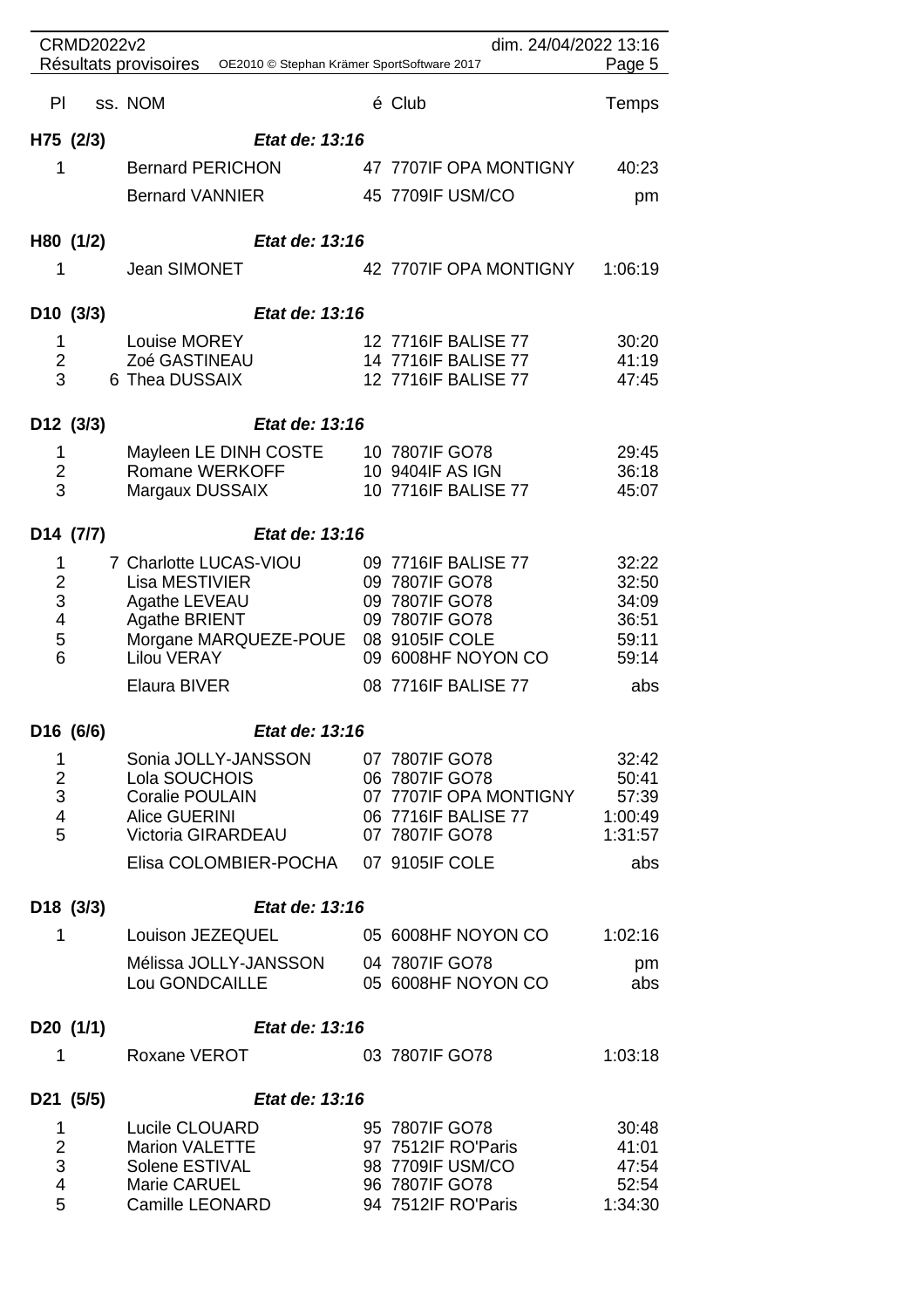| <b>CRMD2022v2</b><br>dim. 24/04/2022 13:16                                                     |                                                                               |                                                                                                                                                                                                                                                |                                                 |  |                                                                                                                                                                                                                                            |                                                                                                     |
|------------------------------------------------------------------------------------------------|-------------------------------------------------------------------------------|------------------------------------------------------------------------------------------------------------------------------------------------------------------------------------------------------------------------------------------------|-------------------------------------------------|--|--------------------------------------------------------------------------------------------------------------------------------------------------------------------------------------------------------------------------------------------|-----------------------------------------------------------------------------------------------------|
|                                                                                                | Résultats provisoires<br>Page 6<br>OE2010 © Stephan Krämer SportSoftware 2017 |                                                                                                                                                                                                                                                |                                                 |  |                                                                                                                                                                                                                                            |                                                                                                     |
| PI                                                                                             |                                                                               | ss. NOM                                                                                                                                                                                                                                        |                                                 |  | é Club                                                                                                                                                                                                                                     | Temps                                                                                               |
| D35 (4/5)                                                                                      |                                                                               |                                                                                                                                                                                                                                                | Etat de: 13:16                                  |  |                                                                                                                                                                                                                                            |                                                                                                     |
| 1<br>$\mathbf 2$<br>$\ensuremath{\mathsf{3}}$<br>4                                             |                                                                               | Eloise LOUVET<br>Danni ZHEN<br><b>Allison MOAL</b><br>Aurélie CHAUDON                                                                                                                                                                          |                                                 |  | 83 7707IF OPA MONTIGNY<br>85 8903BF YCONE-Sens<br>85 7512IF RO'Paris<br>83 7512IF RO'Paris                                                                                                                                                 | 1:09:38<br>1:29:54<br>1:32:13<br>1:34:53                                                            |
| D40 (7/8)                                                                                      |                                                                               |                                                                                                                                                                                                                                                | Etat de: 13:16                                  |  |                                                                                                                                                                                                                                            |                                                                                                     |
| 1<br>$\overline{2}$<br>$\ensuremath{\mathsf{3}}$<br>$\overline{4}$                             |                                                                               | Sophie HADJIANGELIS<br><b>Madeleine TIRBOIS</b><br>Carole RINTJEMA<br>Clémence ROUGEAUX                                                                                                                                                        |                                                 |  | 82 7707IF OPA MONTIGNY<br>80 7719IF ERCO<br>81 7716IF BALISE 77<br>80 7716IF BALISE 77                                                                                                                                                     | 52:58<br>54:27<br>56:53<br>1:34:14                                                                  |
|                                                                                                |                                                                               | <b>Emilie DUMESNIL</b><br>Nadejda VASILOI<br>Chloé BEDELET                                                                                                                                                                                     |                                                 |  | 80 9109IF COPS 91<br>77 7707IF OPA MONTIGNY<br>79 7807IF GO78                                                                                                                                                                              | abs<br>abs<br>abs                                                                                   |
| D45 (8/8)                                                                                      |                                                                               |                                                                                                                                                                                                                                                | Etat de: 13:16                                  |  |                                                                                                                                                                                                                                            |                                                                                                     |
| 1<br>$\overline{2}$<br>3<br>4<br>5<br>$\,$ 6 $\,$<br>$\overline{7}$                            |                                                                               | <b>Chrystelle FAUVET</b><br>Perrine THENOZ<br>Cecilia DRUZETIC<br>Andrea MISZOVITS<br>Marieke VERAY<br><b>Florence LAGRANGE</b><br>Mélanie VERET<br>Patricia KORZEC                                                                            |                                                 |  | 77 6008HF NOYON CO<br>73 7807IF GO78<br>76 7512IF RO'Paris<br>74 7707IF OPA MONTIGNY<br>74 6008HF NOYON CO<br>75 7716IF BALISE 77<br>73 7512IF RO'Paris<br>73 7716IF BALISE 77                                                             | 45:59<br>54:49<br>58:11<br>1:05:50<br>1:08:12<br>1:19:12<br>1:31:11<br>abs                          |
| D50 (8/8)                                                                                      |                                                                               |                                                                                                                                                                                                                                                | Etat de: 13:16                                  |  |                                                                                                                                                                                                                                            |                                                                                                     |
| 1<br>$\overline{2}$<br>3<br>4<br>5<br>$\,6$<br>$\overline{7}$<br>8                             |                                                                               | <b>Jeanette JANSSON</b><br><b>Florence BESTEL</b><br>Sandrine TAISSON<br><b>Isabelle LINTANF</b><br>Anne CARREEL<br>Sandrine LENOBLE                                                                                                           | Marianne PASSELERGUE<br>Nathalie MARIN JUSTICIA |  | 68 7807IF GO78<br>70 9105IF COLE<br>70 7807IF GO78<br>70 7808IF ASMB-CO<br>72 9105IF COLE<br>69 7716IF BALISE 77<br>70 8903BF YCONE-Sens<br>68 7720IF TOM MEAUX                                                                            | 39:05<br>49:18<br>51:23<br>1:11:49<br>1:16:21<br>1:17:19<br>1:43:24<br>2:27:14                      |
|                                                                                                | D55 (13/13)                                                                   |                                                                                                                                                                                                                                                | Etat de: 13:16                                  |  |                                                                                                                                                                                                                                            |                                                                                                     |
| 1<br>$\overline{\mathbf{c}}$<br>3<br>4<br>5<br>$\,6$<br>$\overline{7}$<br>8<br>$9$<br>10<br>11 |                                                                               | <b>Nathalie RAUTURIER</b><br><b>Isabelle RORA</b><br>Valérie PEKER<br>Irene DASILVA<br>Patricia BARSANTI<br><b>Arlette CLET</b><br>Marie-Pierre COFFE<br>Françoise CHAMPION<br>Dominique BOUCHART<br>caroline BOUCHERIE<br><b>Judith ELVER</b> |                                                 |  | 66 7807IF GO78<br>63 7716IF BALISE 77<br>64 7707IF OPA MONTIGNY<br>66 7707IF OPA MONTIGNY<br>65 7807IF GO78<br>63 7709IF USM/CO<br>63 9502IF ACBeauchamp<br>65 7720IF TOM MEAUX<br>65 7807IF GO78<br>64 7716IF BALISE 77<br>66 9105IF COLE | 42:58<br>44:09<br>46:01<br>47:51<br>50:14<br>51:53<br>52:45<br>56:32<br>58:09<br>1:07:32<br>1:22:27 |
|                                                                                                |                                                                               | Sara Campbell<br>Marie FOUCHER                                                                                                                                                                                                                 |                                                 |  | 65 10016PO DEE<br>65 7716IF BALISE 77                                                                                                                                                                                                      | abs<br>abs                                                                                          |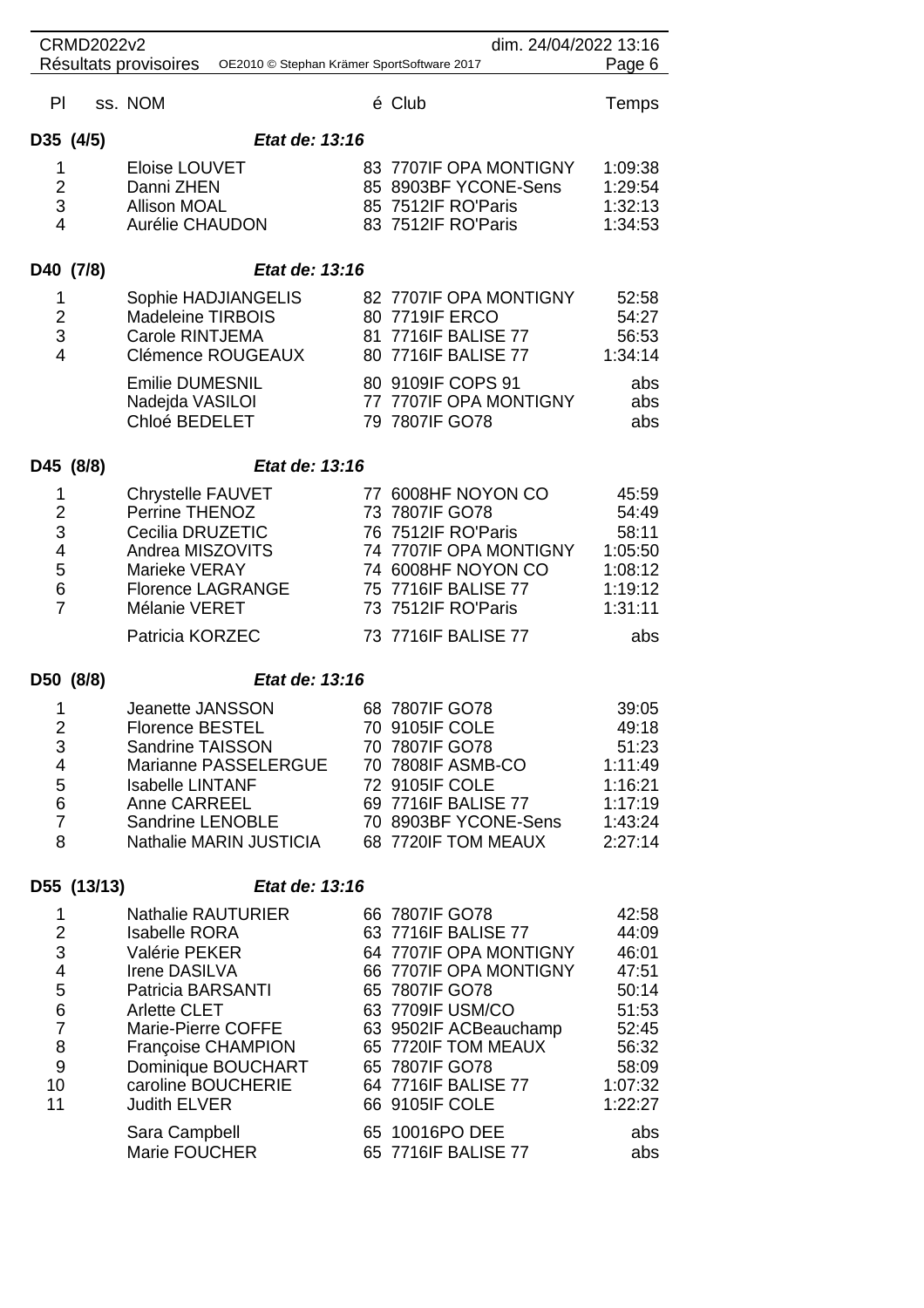| <b>CRMD2022v2</b><br>dim. 24/04/2022 13:16                                   |                                                                            |                                                                                                                                                                                                                             |  |                                                                                                                                                                                                             |                                                                                        |  |
|------------------------------------------------------------------------------|----------------------------------------------------------------------------|-----------------------------------------------------------------------------------------------------------------------------------------------------------------------------------------------------------------------------|--|-------------------------------------------------------------------------------------------------------------------------------------------------------------------------------------------------------------|----------------------------------------------------------------------------------------|--|
|                                                                              | Résultats provisoires OE2010 © Stephan Krämer SportSoftware 2017<br>Page 7 |                                                                                                                                                                                                                             |  |                                                                                                                                                                                                             |                                                                                        |  |
| <b>PI</b>                                                                    |                                                                            | ss. NOM                                                                                                                                                                                                                     |  | é Club                                                                                                                                                                                                      | Temps                                                                                  |  |
|                                                                              | D60 (10/10)                                                                | Etat de: 13:16                                                                                                                                                                                                              |  |                                                                                                                                                                                                             |                                                                                        |  |
| 1<br>$\overline{2}$<br>3<br>4<br>5<br>$6\phantom{1}6$<br>$\overline{7}$<br>8 |                                                                            | <b>Martine WIBART</b><br>Céline EUDIER<br>Dominique BRET<br>Isabelle TOUZAIN ROULLEA<br>Pascale MARTIN<br><b>Sylvie LECONTE</b><br><b>Isabelle GLASSET</b><br><b>Claudine HALLAY</b><br>Sylvie BOUCHE<br>Catherine DUTERAGE |  | 60 9502IF ACBeauchamp<br>62 7720IF TOM MEAUX<br>58 7512IF RO'Paris<br>62 9105IF COLE<br>60 7512IF RO'Paris<br>60 7716IF BALISE 77<br>59 7807IF GO78<br>60 7709IF USM/CO<br>59 9105IF COLE<br>60 7807IF GO78 | 45:47<br>47:19<br>50:52<br>54:48<br>55:11<br>58:34<br>1:05:57<br>2:11:05<br>abs<br>abs |  |
| D65 (4/4)                                                                    |                                                                            | Etat de: 13:16                                                                                                                                                                                                              |  |                                                                                                                                                                                                             |                                                                                        |  |
| 1<br>$\overline{2}$<br>3<br>4                                                |                                                                            | Pascale PREVOST<br>Guyonne PETIT<br>Sylvie DUBOIS<br><b>Ariane TESSIER</b>                                                                                                                                                  |  | 57 7707 IF OPA MONTIGNY<br>54 7808IF ASMB-CO<br>57 7709IF USM/CO<br>54 7709IF USM/CO                                                                                                                        | 28:35<br>32:16<br>1:04:14<br>1:04:47                                                   |  |
| D75 (2/2)                                                                    |                                                                            | Etat de: 13:16                                                                                                                                                                                                              |  |                                                                                                                                                                                                             |                                                                                        |  |
| 1<br>$\overline{2}$                                                          |                                                                            | Madeleine DIEUDONNE<br><b>Martine DENIS</b>                                                                                                                                                                                 |  | 47 7808IF ASMB-CO<br>46 9404IF AS IGN                                                                                                                                                                       | 48:27<br>52:45                                                                         |  |
|                                                                              | <b>Blanc (8/8)</b>                                                         | Etat de: 13:16                                                                                                                                                                                                              |  |                                                                                                                                                                                                             |                                                                                        |  |
| 1<br>$\overline{2}$<br>3<br>4<br>5<br>6<br>$\overline{7}$                    |                                                                            | 18 Ruden LE DIN<br>Aloïs TINCHANT<br><b>Martin MOREY</b><br>25 Mats SOL<br>26 Léa LEBLANC<br>12 Matthew HALLAY<br><b>Gustave ALEXANDRE</b><br>Coline GASTINEAU                                                              |  | 14 10029PO Non licencié<br>17 2517BF OTB<br>17 7716IF BALISE 77<br>16 9404IF AS IGN<br>9404IF AS IGN<br>10013PO Non licencié<br>17 9502IF ACBeauchamp<br>17 7716IF BALISE 77                                | 34:55<br>40:04<br>43:47<br>44:43<br>52:42<br>1:03:21<br>1:05:31<br>pm                  |  |
| Open Jaune court (7/10) Etat de: 13:16                                       |                                                                            |                                                                                                                                                                                                                             |  |                                                                                                                                                                                                             |                                                                                        |  |
| 1<br>$\overline{2}$<br>3<br>4<br>5<br>6                                      |                                                                            | Elsa PELISSOU<br>Aline ANDRILLON<br>Malia ESPOSITO<br>Lisette LARCHER-PROVOS 59 7707IF OPA MONTIGNY<br>2 Véronique EDIERRE<br>14 Cécile LECOQ<br>Stéphanie PELLERIN                                                         |  | 75 7807IF GO78<br>78 7807IF GO78<br>06 6008HF NOYON CO<br>78 9105IF COLE<br>91 7512IF RO'Paris<br>70 7807IF GO78                                                                                            | 1:01:18<br>1:15:38<br>1:18:15<br>1:57:12<br>1:58:01<br>2:24:40<br>pm                   |  |
| Open Jaune long (3/7) Etat de: 13:16                                         |                                                                            |                                                                                                                                                                                                                             |  |                                                                                                                                                                                                             |                                                                                        |  |
|                                                                              |                                                                            | 1 10 Sandra ROUGIER                                                                                                                                                                                                         |  | 7808IE ∆SMR-CO                                                                                                                                                                                              | 1.00.12                                                                                |  |

| 19 Sandra ROUGIER       | 7808IF ASMB-CO        | 1:09:42 |
|-------------------------|-----------------------|---------|
| Maud RAIMBAULT          | 76 7807 IF GO78       | 1:29:19 |
| 13 Alexandre PHELIPPEAU | 81 9502IF ACBeauchamp | 1:53:23 |

| D12hc (1/1) | Etat de: 13:16 |
|-------------|----------------|
|             |                |

| 1 Justine LESECQ | 08 6203HF A.RO.62 | abs |
|------------------|-------------------|-----|
|------------------|-------------------|-----|